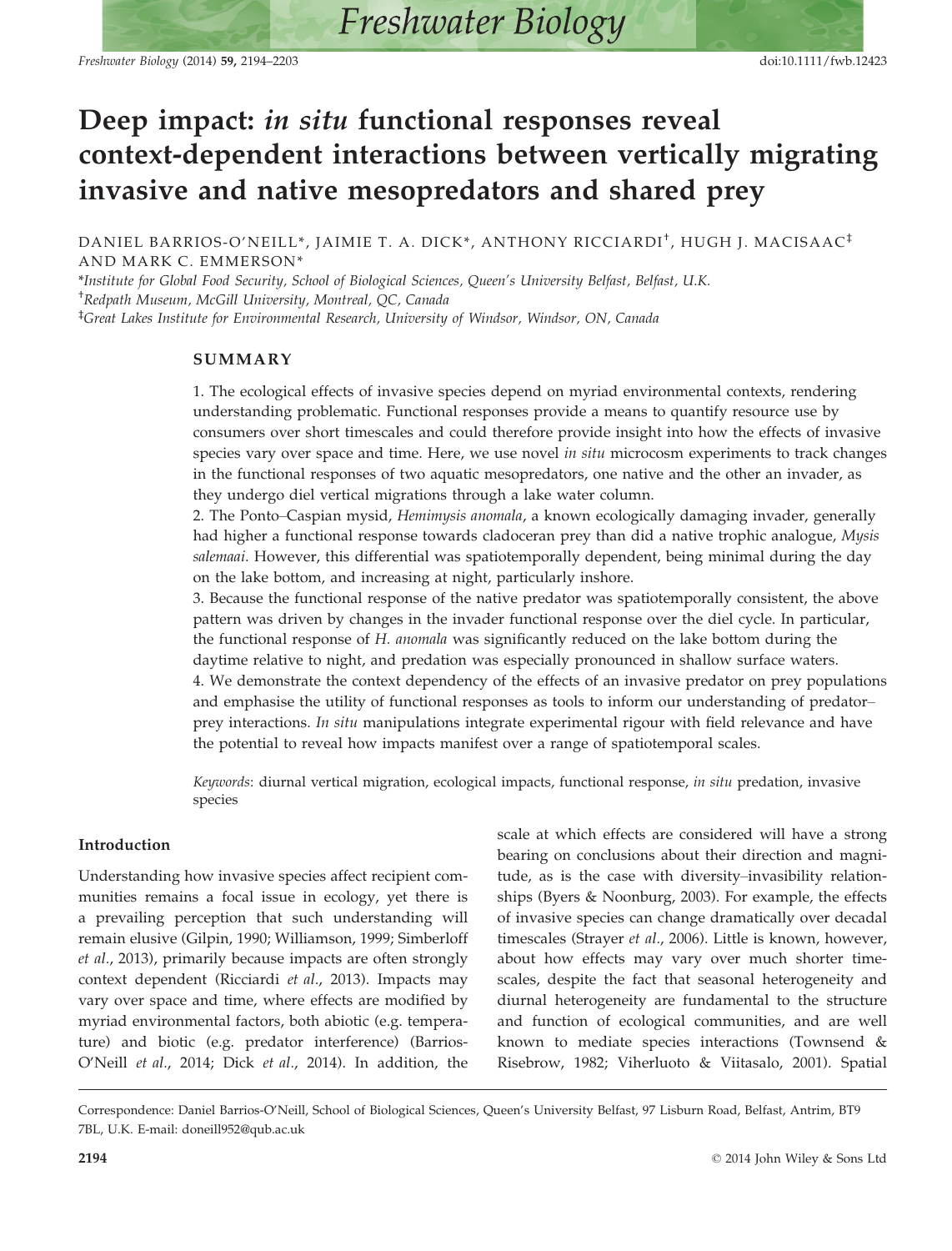variations in effects are better understood at finer scales and can be linked to spatial heterogeneity, whether exogenous, that is, meditated by variation in abiotic conditions (Kestrup, Dick & Ricciardi, 2010), or endogenous, that is, mediated by the interactions and dispersal of species (Melbourne et al., 2007). Even so, finely resolved data on spatial impacts are scarce, because many inferences about the impacts of invasive species are drawn from raw observations of range size and abundance (Ricciardi et al., 2013).

Despite the complexities of biological invasions, efforts to understand their impacts have revealed some useful generalisations (Ricciardi et al., 2013). For example, the invasion history of a species can be a useful indicator of its potential impacts elsewhere (Grosholz & Ruiz, 1996; Kulhanek, Ricciardi & Leung, 2011), but this approach intrinsically lacks relevance to novel invaders. In contrast, certain ecological traits can be linked to invasiveness and perhaps also to impact (e.g. Pysek et al., 2012), thus providing a means by which to anticipate the effects of invaders a priori. However, trait-based approaches that rely solely on correlates between impact and the attributes of successful invaders may be confounded because they make no provision for how invaders interact with the recipient environment (Ricciardi et al., 2013). Therefore, methodologies that have the capacity to unify species traits with specific environmental context dependencies could advance our understanding of impact.

One promising trait-based methodology that can incorporate environmental context involves consideration of the relationship between resource use by invaders and their associated ecological impacts. Analysis of consumer functional responses (i.e. resource usage in relation to resource availability) provides a robust means to understand the stability of prey populations (Kalinkat et al., 2013) and food webs (Williams & Martinez, 2004) and has a range of potential applications in invasion ecology (Dick et al., 2014). A fundamental advantage of functional responses is their capacity to quantify the density dependence of the relationship between resource availability and usage, which avoids the pitfalls of snapshot assessments of resource usage (Dick et al., 2014). Because functional responses underpin many concepts in ecology (e.g. Rall et al., 2012), it is perhaps surprising that they have only recently been recognised as useful tools by invasion ecologists (Dick et al., 2013; Barrios-O'Neill et al., 2014). It is particularly apparent that functional responses could inform impact assessment frameworks sensu Parker et al. (1999), because they provide a rapid, tractable means of estimating the per capita effects of invaders, a fact which has not gone unnoticed in biological control research (Zamani et al., 2006). Moreover, functional responses can provide alternative insights into well-established hypotheses in the field by, for example, quantifying biotic resistance (MacNeil et al., 2013).

The methods whereby functional responses are typically derived may provide only rudimentary insights into the context dependency of impact. Field-derived functional responses may intrinsically capture multiple context dependencies, but lack sufficient resolution of shape at low resource densities, which is crucial to mediating the stability of consumer–resource dynamics (Williams & Martinez, 2004; Kalinkat et al., 2013). Furthermore, field-derived functional responses often combine data from a range of locations (e.g. Angerbjorn, Tannerfeldt & Erlinge, 1999), with the implicit assumption that functional responses are consistent over space and time. In contrast, laboratoryderived functional responses can provide such resolution and quantify specific context dependencies (e.g. Kestrup et al., 2010), but may lack ecological realism (Aljetlawi, Sparrevik & Leonardsson, 2004). Thus, understanding whether and how functional responses vary spatiotemporally, both within and between habitats, remains a considerable challenge in contemporary ecology.

Here, we address this knowledge gap using in situ experimental microcosms to compare the functional responses of two aquatic invertebrate predators, both mysid shrimps, that have invaded habitats outside their native ranges: the Ponto–Caspian Hemimysis anomala Sars, 1907 and the glacial relict Mysis salemaai Audzijonytė and Väinölä, 2005. In Ireland, H. anomala has established within the native range of M. salemaai, where restricted waterbody size results in their co-occurrence (Minchin & Boelens, 2010). Previous laboratory studies demonstrated that H. anomala has consistently higher functional responses towards several prey species than does M. salemaai (Dick et al., 2013; Barrios-O'Neill et al., 2014). Both H. anomala and M. salemaai undergo diel vertical migration (DVM), which is a variable phenomenon, but generally involves aggregation close to the bottom during the daytime followed by dispersal upward towards the surface at night (Hays, 2003). We sought to understand how the ecological effects of these mysids manifest in the waterbodies they inhabit, by conducting in situ functional response trials designed to reflect realistic spatiotemporal distributions over their DVM cycles. We used Daphnia magna Straus, 1820 as a representative prey species because cladocerans are frequently adversely affected by introductions of mysids (Goldman et al., 1979; Ketelaars et al., 1999), and because cladocerans also undergo DVM (Southern & Gardiner, 1932). By transferring a rigorous laboratory-based methodology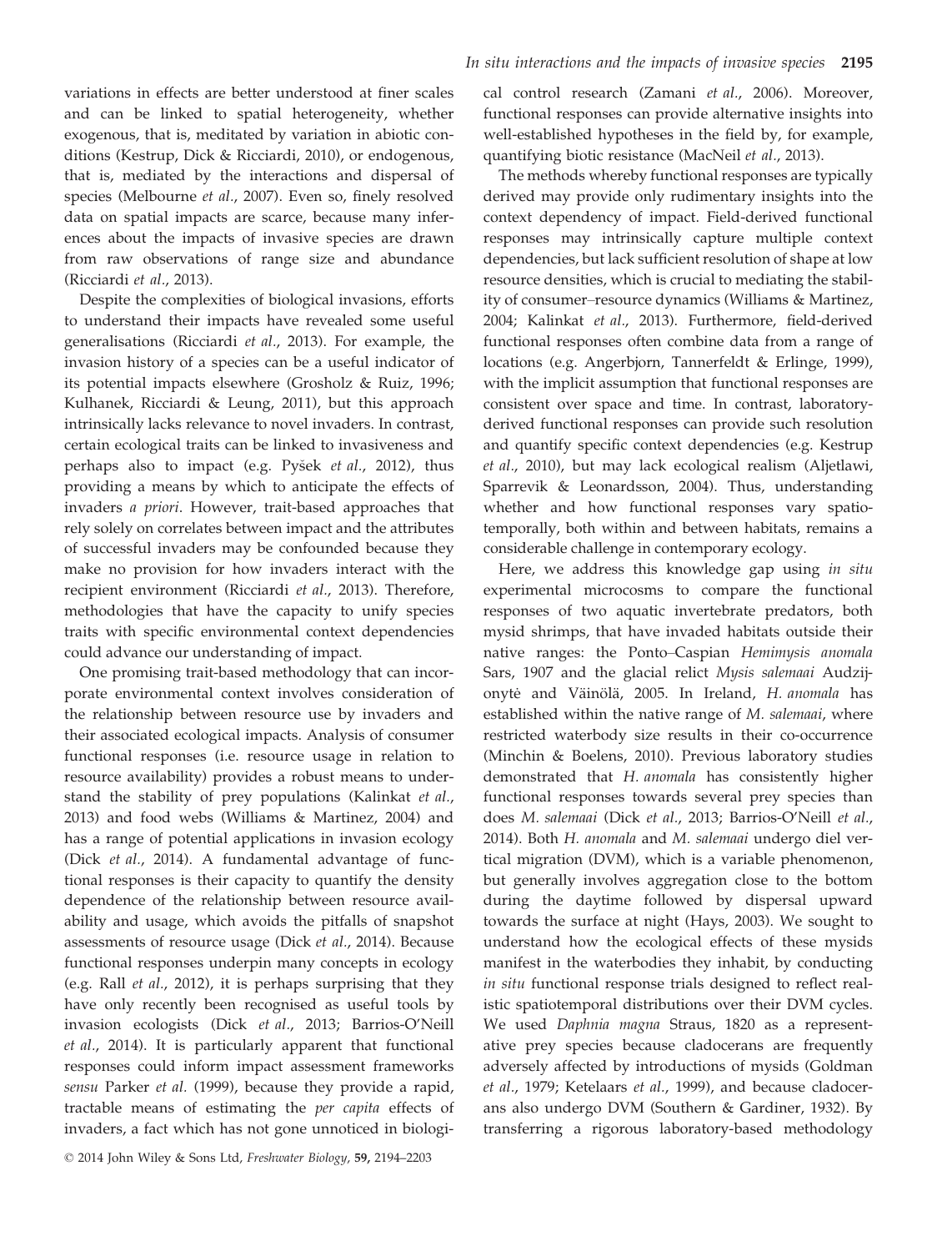into the field, we aimed to combine improved ecological realism with the capacity to adequately resolve functional response shape and, thus, explore the potential ecological effects of these predators on prey populations.

## Methods

## Animal collection and study site

During August 2012, we collected Hemimysis anomala and *Mysis salemaai* (wet weight  $\pm$  SE = 18.6 mg  $\pm$  0.1 and 19.2 mg  $\pm$  0.2, respectively) from Lough Neagh, County Derry, Northern Ireland (54.71000°N, 6.49017°W) and Lough Derg, County Tipperary, Republic of Ireland (52.90556°N, 8.34158°W and 52.90782°N, 8.35553°W) using a combination of horizontal and vertical tows with a plankton net (1 m mouth diameter, 1 mm mesh size). Lough Derg is a mesotrophic lake with a maximum depth of 36 m which forms part of the Shannon River system. We selected this lough to conduct our in situ study because the deepest parts are close to the shore, and because the distributions of H. anomala and M. salemaai overlap on the lough (Minchin & Boelens, 2010).

Samples were separated by species and transferred into 50 L covered opaque holding tanks situated at a shoreside location on Lough Derg (52.90523°N, 8.34507°W). Daphnia magna was used as prey in all trials, maintained in culture at Queen's University Belfast and transported in identical holding tanks to this shoreside location. Each holding tank was filled with  $40 \mu m$  filtered lough water that was changed daily, thus maintaining similar temperatures to ambient surface temperatures in Lough Derg over the duration of the study (tanks: 17.1 °C  $\pm$  0.03, lough surface: 16.9 °C  $\pm$  0.06). Because D. magna generally exceeds the size of other cladocerans, we ensured some relevance as a representative prey item by extracting a smaller size class for use in trials: individuals were obtained from the holding tanks before trials by transferring cultures through 2 mm and 1 mm stacked sieves, yielding experimental animals of 2.7 mg  $\pm$  0.2 on the 1 mm sieve. Tanks containing mysids were supplied ad libitum with a mixture of locally sourced zooplankton and cultured D. magna. Tanks containing D. magna were supplied every third day with a feed solution of finely ground alfalfa, baker's yeast and trout chow at a ratio of 1 mL of feed solution to 1.5 L of holding tank water.

## In situ functional responses: experimental design

We sought to derive *in situ* functional responses for this mysid–cladoceran study system where, as far as

practically possible, both predators and prey were exposed to ambient cues, particularly because non-lethal cues consistently invoke antipredator responses in aquatic invertebrates (Paterson et al., 2013). Therefore, all trials were conducted in purpose-built arrays constructed from clear polycarbonate sheeting, supporting grids of  $50 \times 200$  mL clear plastic containers (hereafter chambers), into which 6 cm diameter windows were cut and sealed with 40 µm nylon mesh and non-toxic clear aquatic silicone (Fig. 1). Previous laboratory studies have demonstrated that meshed chambers of this kind allow the transmission of ambient cues to predators and prey (e.g. Alexander, Dick & O'Connor, 2013). Each array was deployed vertically on a buoyed line during experimental trials. Two sites on Lough Derg were selected to deploy arrays (Fig. 1); a shallow site (site 1, 52.90556°N, 8.34158°W, 4 m deep) and a deep site close to the deepest part of the lough (site 2, 52.90782°N, 8.35553°W, 22 m deep). Prior to deployment, arrays were prepared at the shoreside location; trials were initiated on the introduction of single mysid predators into chambers filled with  $40 \mu m$  filtered lough water and containing D. magna prey at one of seven densities (2, 4, 6, 8, 15, 25 and 40,  $n = 3$  each). Controls with no predators consisted of densities 2, 15 and 40 ( $n = 3$  each). Predator–prey combinations and controls were randomly distributed on arrays, and all chambers were sealed with lids before deployment. Arrays were subsequently deployed within 15 min of the initiation of trials at five 'locations' (here, location refers to both time and space) reflecting a typical DVM cycle over 24 h (i.e. distributed through the water column during night time and aggregated close to the bottom during daytime) (Fig. 1). Thus, locations for functional response trials were as follows: on the bottom during daytime at the shallow and deep sites (3 m and 20 m, respectively) and, during night, on the surface (1 m) at both sites, as well as on the bottom at the deep site. The latter location reflects the fact that mysids still occur in deeper water during the night, despite a general migration towards the surface (Southern & Gardiner, 1932).

Trials were terminated after 6 h on retrieval of the arrays and removal of predators, after which surviving D. magna were counted.

## Statistical methods

All statistical analyses were undertaken using R (R Development Core Team, 2013). Generalised linear models (GLMs) were used to assess the consumption of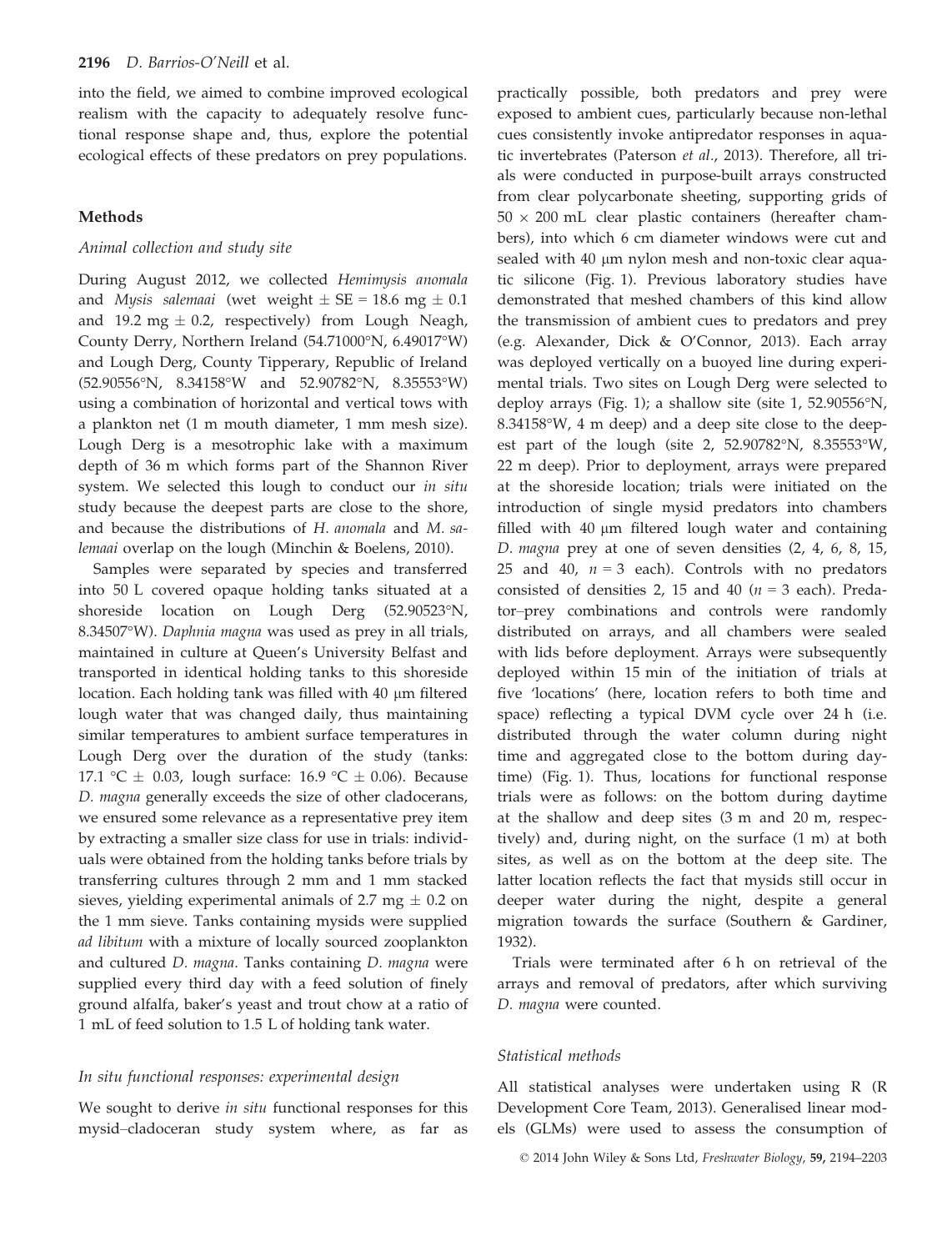

Fig. 1 Schematic representation of experimental design. Six hour in situ functional response trials were conducted at a shallow and a deep site during the day and night, reflecting the diurnal migration pattern of Hemimysis anomala and Mysis salemaai and their prey (i.e. distributed through the water column at night and aggregated on the bottom during the day). Schematic and chamber inset not to scale.

D. magna by mysid predators among all array locations. Then, after using logistic regression to determine the appropriate functional response types (see Juliano, 2001), we fitted functional response curves using maximum likelihood estimation (MLE; Bolker, 2010). Nonparametric bootstrapping was used to construct 95% confidence intervals around functional response curves and their associated parameters (Pritchard, 2013).

## Consumption of Daphnia magna by mysid predators

To compare prey consumption between invaders and natives at single array locations, and also to compare consumption by invaders and natives among all array locations, GLMs assuming quasi-Poisson distributions (because count data were overdispersed) were used. For pairwise comparisons of consumption by invaders and natives at single array locations, GLMs contained the factors 'predator species' (two levels) and 'prey density' (seven levels) and  $t$  values were used to compare linear coefficients. Here, we make no adjustment of  $\alpha$  for multiplicity. To compare consumption by invaders or natives among all locations in their DVM cycle, maximal

© 2014 John Wiley & Sons Ltd, Freshwater Biology, 59, 2194–2203

GLMs which contained the factors 'array location' (five levels: Fig. 1), 'prey density' (seven levels) and their associated interaction were simplified stepwise using F tests. If 'array location' was required by the minimum adequate model, then post hoc comparisons of linear coefficients with Tukey's HSD method were used to identify specific differences.

#### Functional responses of mysid predators

To fit appropriate functional response models to the data, we first used logistic regressions to determine the shapes of the relationships between proportional prey consumption and prey density. Where proportional consumption declines with increasing prey density, the logistic regression yields a significant negative first-order term, and the functional response is appropriately described by a Type II hyperbola. Proportional consumption which is described by a significant positive first-order term followed by a significant negative second-order term indicates that the functional response is appropriately described by a sigmoidal Type III model (Juliano, 2001). Because the logistic regressions for both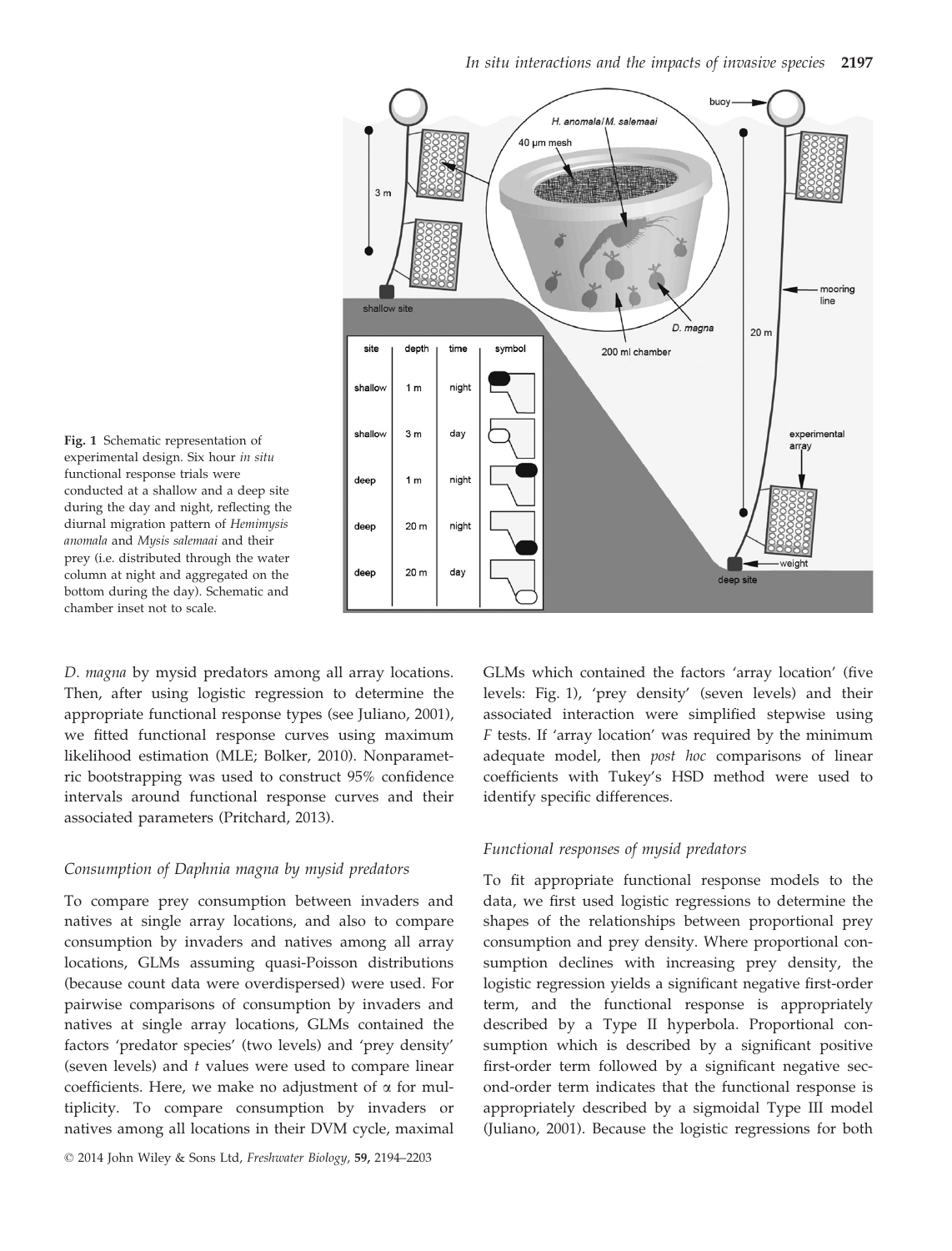| Table 1 Functional response model selection results for Hemimysis anomala and Mysis salemaai at each array location using logistic regres- |  |  |  |
|--------------------------------------------------------------------------------------------------------------------------------------------|--|--|--|
| sions of the proportion of Daphnia magna consumed with initial density of D. magna (see text for further details)                          |  |  |  |

|             |         |                |       | Logistic regression<br>Type II |                  | Logistic regression<br>Type III |                       |
|-------------|---------|----------------|-------|--------------------------------|------------------|---------------------------------|-----------------------|
| Predator    | Site    | Depth          | Time  | 1st term                       | $\boldsymbol{P}$ | Terms: 1st, 2nd                 | P: 1st, 2nd           |
| H. anomala  | Shallow | 1 <sub>m</sub> | Night | $-0.066$                       | < 0.001          | $0.062, -0.002$                 | 0.483, 0.153          |
| M. salemaai | Shallow | 1 <sub>m</sub> | Night | $-0.050$                       | < 0.001          | $-0.073, 0.000$                 | 0.105, 0.595          |
| H. anomala  | Shallow | 3 <sub>m</sub> | Day   | $-0.017$                       | 0.052            | $-0.116, 0.002$                 | 0.010, 0.025          |
| M. salemaai | Shallow | 3 <sub>m</sub> | Day   | $-0.033$                       | < 0.001          | $-0.193, 0.003$                 | < 0.001, 0.001        |
| H. anomala  | Deep    | $1 \text{ m}$  | Night | $-0.030$                       | < 0.001          | $-0.100, 0.001$                 | 0.096, 0.231          |
| M. salemaai | Deep    | 1 <sub>m</sub> | Night | $-0.067$                       | < 0.001          | $-0.069, 0.000$                 | 0.194, 0.993          |
| H. anomala  | Deep    | $20 \text{ m}$ | Night | $-0.025$                       | 0.029            | $-0.353, 0.006$                 | $< 0.001$ , $< 0.001$ |
| M. salemaai | Deep    | $20 \text{ m}$ | Night | $-0.059$                       | < 0.001          | $-0.167, 0.002$                 | 0.002, 0.036          |
| H. anomala  | Deep    | $20 \text{ m}$ | Day   | $-0.068$                       | < 0.001          | $-0.262, 0.004$                 | < 0.001, 0.005        |
| M. salemaai | Deep    | $20 \text{ m}$ | Day   | $-0.045$                       | < 0.001          | $-0.086, 0.001$                 | 0.068, 0.370          |

predators at all locations yielded negative first-order terms (Table 1), functional responses were subsequently modelled using MLE with the random predator equation, which assumes a Type II shape and accounts for the non-replacement of prey as they are consumed (Rogers, 1972):

$$
N_e = N_0(1 - exp(a(N_e h - T)))
$$
\n(1)

where  $N_e$  is the number of prey eaten,  $N_0$  is the initial density of prey,  $a$  is the attack or capture rate,  $h$  is the handling time and  $T$  is the total time available.

To construct 95% confidence intervals around functional response curves and their associated parameters, data sets were nonparametrically bootstrapped  $(n =$ 2000) and eqn 1 was fitted to each bootstrapped data set using starting values of  $a$  and  $h$  from the original MLE. Because bootstrapping allows data to be considered in terms of populations, as opposed to samples, a lack of overlap between 95% confidence intervals is sufficient to ascribe significance to differences between treatments without recourse to parametric tests. Therefore, we present both functional responses and their associated model parameters graphically with 95% confidence intervals to quantify differences between invaders and natives at the same array location, and also for invaders and natives among all array locations.

#### Results

Control Daphnia magna survival was 100% after 6 h at all control densities, at both sites and at all locations; therefore, we deemed all experimental mortality to be a result of mysid predation. Although predation was impossible to observe directly, it was also evidenced by the partial remains of prey.

## Consumption of Daphnia magna by mysid predators

Hemimysis anomala consumed significantly more Daphnia magna than did Mysis salemaai at all locations during the night (see Fig. 2a–c): at the shallow site on the surface  $(t = 5.10, P < 0.001)$ , at the deep site on the surface  $(t = 2.43, P = 0.015)$  and at the deep site on the bottom  $(t = 3.60, P < 0.001)$ . In contrast, on the bottom during the day (see Fig. 3a,b), there were no significant differences in consumption of D. magna by H. anomala and M. salemaai at either shallow  $(t = 0.89, \text{ NS})$  or deep  $(t = 1.82, NS)$  sites.

Notably, predation by M. salemaai was consistent among all locations because the factor 'array location' could be removed from the minimum GLM  $(F_{4, 103} = 2.03)$ , NS). In contrast, consumption of D. magna by H. anomala was markedly asymmetric among locations, because the factor 'array location' was required in the minimum GLM  $(F<sub>4, 103</sub> = 7.67, P < 0.001)$ . Differences were driven by a relative reduction in feeding by H. anomala at both sites on the bottom during daytime (Fig. 2a–c with Fig. 3a,b). In particular, consumption was lower on the bottom at the shallow site during daytime than at all locations during the night, at the deep site both on the bottom  $(P < 0.001)$  and on the surface  $(P = 0.002)$ , and at the shallow site on the surface ( $P < 0.001$ ). Consumption was also lower at the deep site on the bottom during daytime than at the shallow site on the surface during the night  $(P = 0.031)$ .

#### Functional responses of mysid predators

Hemimysis anomala had higher functional responses towards Daphnia magna than did Mysis salemaai at all locations during the night: at the shallow site on the

© 2014 John Wiley & Sons Ltd, Freshwater Biology, 59, 2194–2203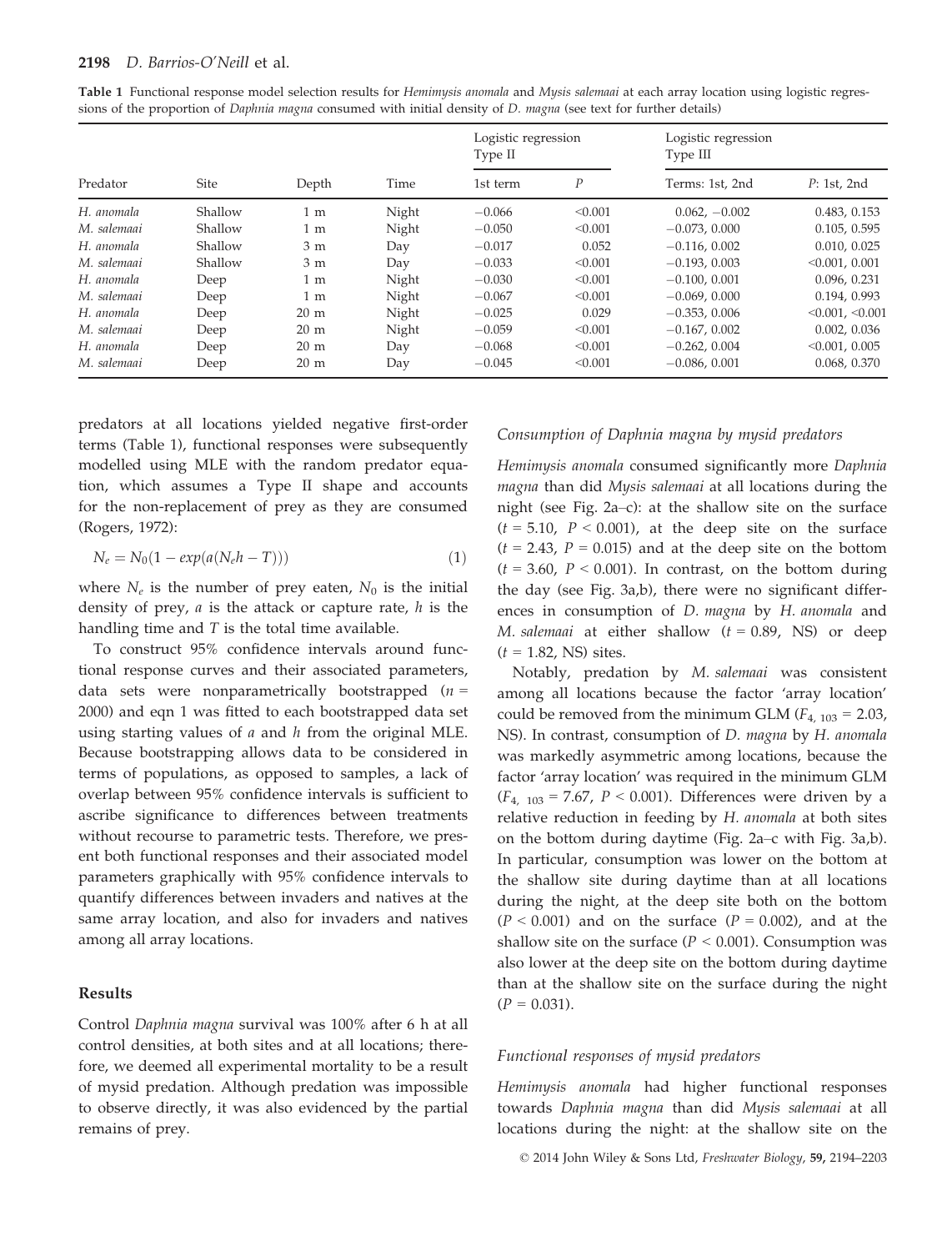

Fig. 2 Functional responses of Hemimysis anomala (dashed lines) and Mysis salemaai (solid lines) towards Daphnia magna at three locations during the night: (a) 1 m at the shallow site, (b) 1 m at the deep site and (c) 20 m at the deep site. Shaded areas are bootstrapped 95% confidence intervals.

surface (Fig. 2a), at the deep site on the surface (Fig. 2b) and at the deep site on the bottom (Fig. 2c). Although predator functional responses were similar at both sites on the bottom during the day (Fig. 3a,b), bootstrapped 95% confidence intervals revealed more subtle differences. Specifically, confidence intervals were divergent between invader and native functional responses for the entire range of prey densities only at the shallow site on the surface during the night (Fig. 2a). In contrast, invasive and native functional responses were not

© 2014 John Wiley & Sons Ltd, Freshwater Biology, 59, 2194–2203



Fig. 3 Functional responses of Hemimysis anomala (dashed lines) and Mysis salemaai (solid lines) towards Daphnia magna at two locations during the day: (a) 3 m at the shallow site and (b) 20 m at the deep site. Shaded areas are bootstrapped 95% confidence intervals.

significantly different at the same site on the bottom during the day, as 95% confidence intervals overlapped throughout (Fig. 3a). At all other locations, the overlap of native and invasive functional responses was dependent on prey density (Figs 2b,c and 3b).

Bootstrapped estimates of attack rates and handling times corroborated the lack of differences and hence observed consistency of predatory activity by M. salemaai, because 95% confidence intervals overlapped among all locations, both for attack rates (Fig. 4a–e, filled circles) and handling times (Fig. 4f–j, filled circles), although handling times were longest on the surface at the shallow site (Fig. 4f, filled circle). On the other hand, estimates of attack rates and handling times for H. anomala were more variable among locations. Attack rates were lower at the shallow site on the bottom during the day than at all locations during the night (Fig. 4d and a–c, respectively, open circles), whilst handling times were longer at the deep site on the bottom during the day than at all locations during the night (Fig. 4j,f–h, respectively, open circles). The attack rates of invasive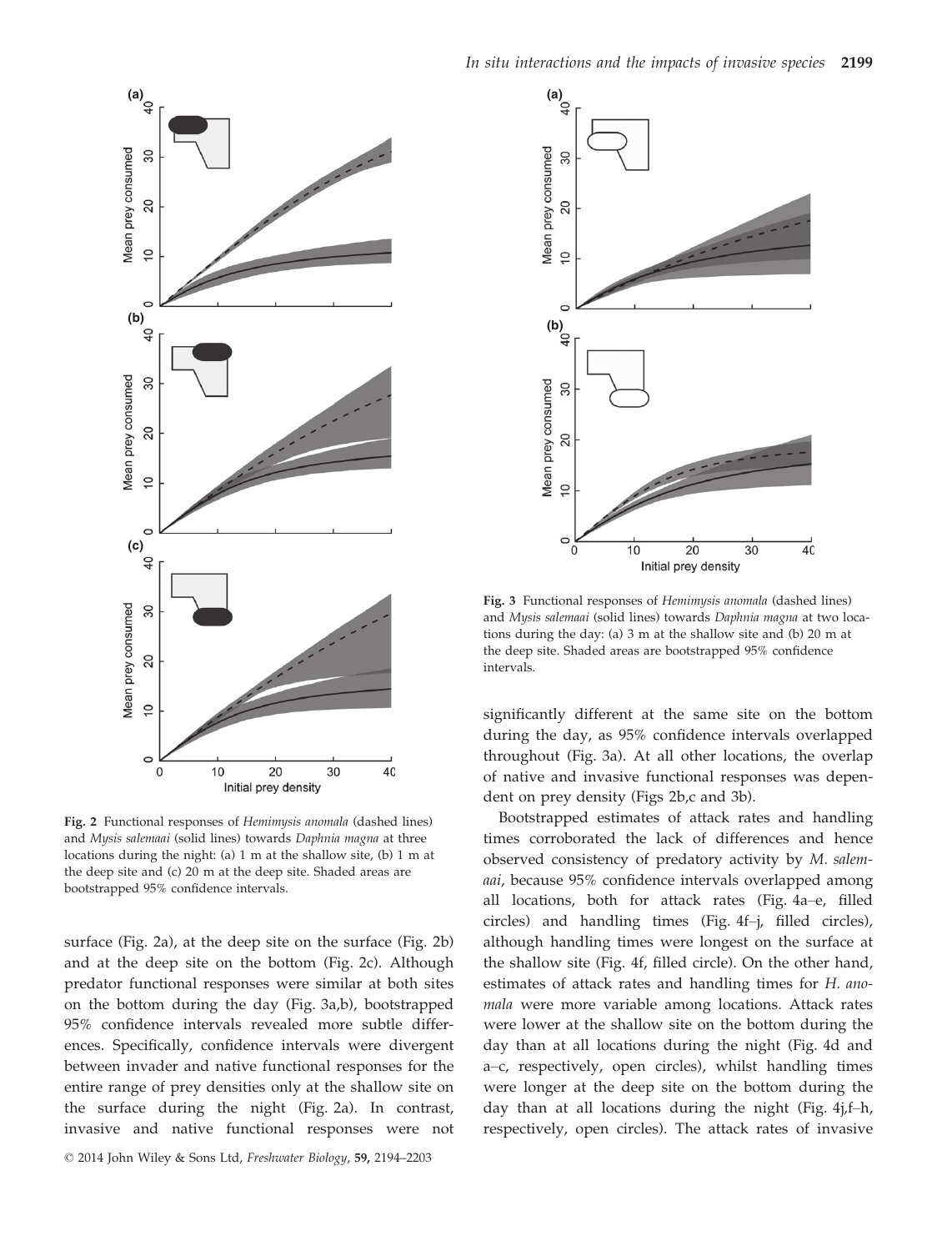

Fig. 4 Estimates of predator attack rates (top) and handling times (bottom) at each array location derived from eqn 1. Open circles are Hemimysis anomala, and filled circles are Mysis salemaai. Bars are bootstrapped 95% confidence intervals.

and native mysids exhibited a degree of overlap at each location (Fig. 4a–e); thus, observed differences in functional responses were driven primarily by the shorter handling times of the invader during the night (Fig. 4f–h). Although the handling times of the invader exhibited some degree of overlap with those of the native during night, they were consistently shorter, significantly so inshore on the surface (Fig. 4f).

## Discussion

We demonstrate that the invasive mysid Hemimysis anomala has generally higher functional responses over its diurnal vertical migration (DVM) cycle than does the native species Mysis salemaai, corroborating previous laboratory findings (Dick et al., 2013; Barrios-O'Neill et al., 2014). Crucially, however, we highlight the context dependency of these functional responses; the impacts of H. anomala were particularly asymmetric over its DVM cycle, with a marked reduction in feeding on the bottom during daytime and higher feeding during the night, particularly at the shallow site. In contrast, M. salemaai fed consistently over its DVM cycle, demonstrating the higher relative importance of daytime predatory activity for this species. Further, the broad consistency of evidence for the ecological effects of H. anomala between laboratory manipulations (Dick et al., 2013; Barrios-O'Neill et al., 2014), field manipulations and field surveys (Ketelaars et al., 1999) alludes to the potential value of functional responses as a tool to inform assessments of impact.

In large waterbodies, H. anomala is essentially littoral, being found at a maximum depth of 50 m during the daytime (but frequently much shallower), whilst Mysis spp. generally occur further offshore (Ricciardi, Avlijas & Marty, 2011). However, in Irish waterbodies where M. salemaai is native and H. anomala is an established invader, maximum depths rarely exceed 30 m, resulting in a high degree of spatial overlap between these species (Minchin & Boelens, 2010). Emerging evidence for the seasonally mediated presence of M. salemaai in the littoral zone of some lakes (Penk & Minchin, 2014), combined with evidence of profundal aggregations of H. anomala (Ketelaars et al., 1999), highlights the need to better understand the consequences of interactions of these species – with each other and with prey. Nevertheless, even in relatively small waterbodies such as Lough Derg, H. anomala is more prevalent in the shallows, whilst M. salemaai is common in deeper areas. Thus, we may speculate that observed differences in predatory behaviour manifest primarily because of the typical distributions of these species in larger systems; in the case of the invader, daytime aggregation in the littoral zone may necessitate reduced activity because its visually orientated potential predators may be more effective in well-lit conditions (Hays, 2003). Conversely, where native mysids have the available depth, daytime migrations into deep water may result in a perpetual refuge effect, where the abundance and/or efficacy of its predators is continuously limited. Therefore, where these species co-occur as a result of waterbody size and morphology, endogenous behaviour may determine how their impacts manifest. Indeed, although there is some debate as to the extent to which mysids rely on vision to capture prey (Viherluoto & Viitasalo, 2001), predator avoidance behaviour may ultimately dictate maximal feeding (Paterson et al., 2013; Barrios-O'Neill et al., 2014), regardless of ambient light. Notably, Barrios-O'Neill et al. (2014) found evidence for predator avoidance behaviour in M. salemaai but not H. anomala during low-light trials. These findings and those of the current

© 2014 John Wiley & Sons Ltd, Freshwater Biology, 59, 2194–2203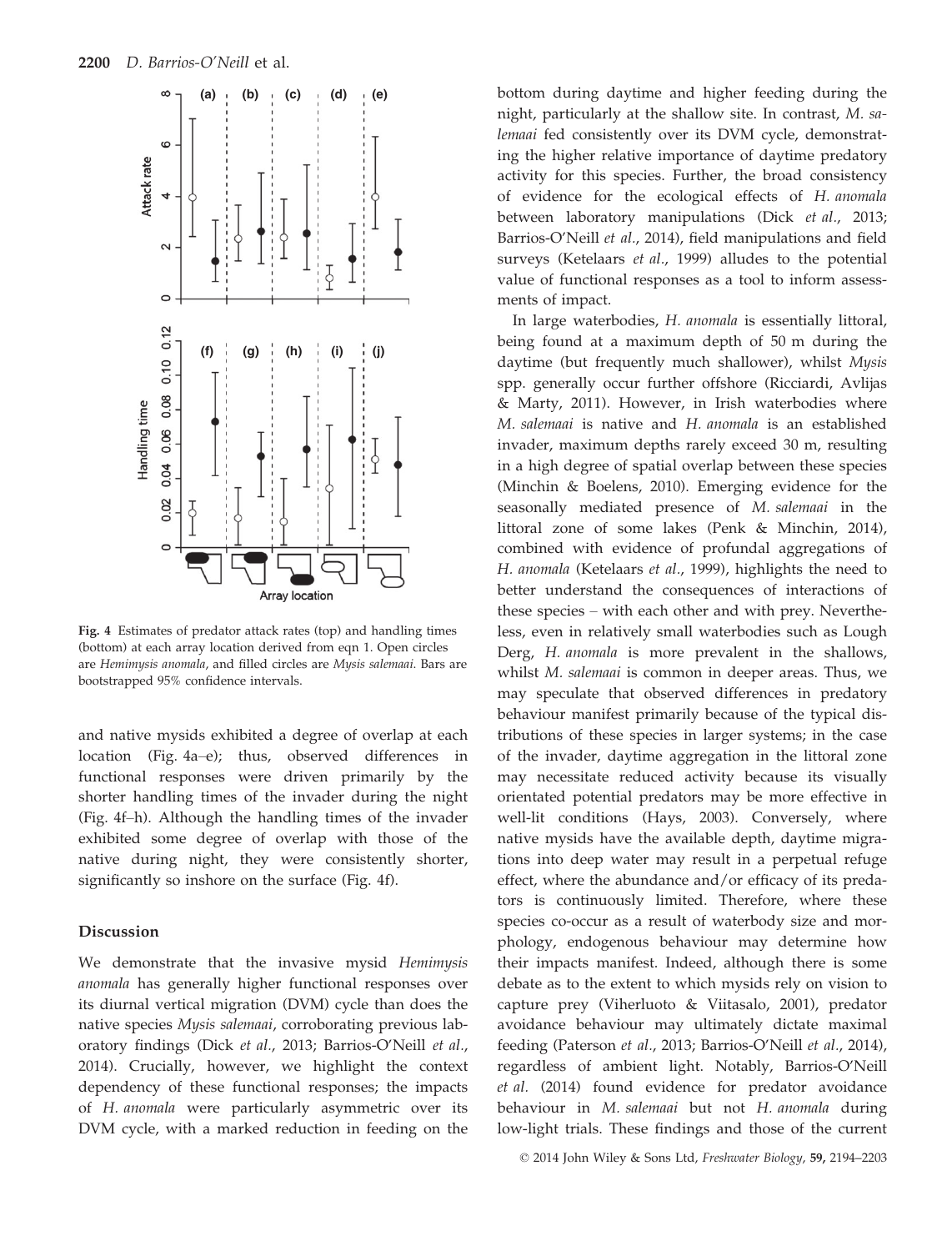study suggest that predator avoidance behaviour by H. anomala has an overarching diurnal component, whilst predator avoidance behaviour by M. salemaai is a relatively consistent feature over diurnal periods.

Although absolute results derived from experimental chambers such as these may reasonably be seen as an artefact of containment, as has been highlighted by other in situ studies (e.g. Wilhelm, Schindler & Mcnaught, 2000), valuable information lies not in the absolute, but in the relative values. Here, relative differences between native and invasive mysids over diurnal periods highlight the subtleties of predatory behaviour and yield insight into how both species exert effects on prey populations. However, we caution against absolute interpretations of these findings because the manipulations preclude important components of real-world interactions, such as multiple predator effects and prey selectivity (Barrios-O'Neill et al., 2014; Dodd et al., 2014), and we have no means to quantify the contribution of environmental cues to the overall response. Similarly, whilst both the invader and native mysids exhibited Type II responses, such responses are not synonymous with the extinction of prey populations (MacNeil et al., 2013) and may be artefacts of containment (Murdoch, 1972). Type II responses may exert destabilising effects on predator– prey dynamics by increasing the importance of recruitment rates within prey populations (Sinclair et al., 1998). Thus, in some oligotrophic systems, mysids have caused cladoceran extinctions (Goldman et al., 1979), whilst in more productive systems, coexistence occurs (Southern & Gardiner, 1932). Ultimately, the utility of quantifying functional responses lies in the ability to rapidly assess the numerous ways in which invaders may interact with recipient communities. For example, the relative consistency of the functional response of M. salemaai demonstrates that its effects on benthic and diurnally migrating prey communities in deep water may be at least as important as its effects on prey higher in the water column.

# The value of an in situ approach to understanding context-dependent variation

The shape and magnitude of predator–prey interactions are considered crucial determinants of population and food-web stability, resulting in the incorporation of functional responses into contemporary modelling approaches (Williams & Martinez, 2004; Vucic-Pestic et al., 2010; Kalinkat et al., 2013). But we know very little about how functional responses vary in time and space under different environmental conditions, in spite of the well-recognised dynamic nature and context dependency of species interactions (Powers & Kittinger, 2002; Leahy et al., 2011). Laboratory studies may yield broad insight into how, for example, light intensity (Townsend & Risebrow, 1982) impinges on functional response shape and magnitude, but it is also apparent that predator–prey dynamics hinge on very small changes in the functional response (Williams & Martinez, 2004). Altogether, the value of an *in situ* approach is evident, particularly when considering the sensitivity of predator–prey dynamics in conjunction with the fact that natural systems are replete with cues that shape the outcomes of interactions and prey fitness (Orrock et al., 2013; Paterson et al., 2013). Conceptually, predator–prey interactions can be thought to map over habitats at various spatiotemporal scales, and therefore resolving interactions at the appropriate scale may inform our understanding of the persistence and stability of food webs. This point is particularly relevant to risk assessments concerned with how novel species will affect recipient communities, because spatial and temporal changes in interactions and subsequent impacts are characteristic of invasions (Byers & Noonburg, 2003; Strayer et al., 2006).

It is clear that not all study systems will be practically amenable to in situ manipulations. Nevertheless, the scope for application remains broad, and functional responses are not specific to predator–prey systems (e.g. they are well demonstrated in herbivores; Gross et al., 1993). Further, although the present study highlights functional response dynamics at a diurnal scale, there is clearly scope within this mysid study system to address questions relating to seasonal (Penk & Minchin, 2014), ontogenetic, allometric (Boscarino et al., 2012) and preyspecific (Dick et al., 2013) interaction patterns. Broadly, then, the range of potential applications across invasion science as a whole is likely to be similarly diverse. Additionally, functional responses are relatively rapidly derived, thus providing a tractable proxy to inform assessments of impact. There is a clear need for proxies of this kind, as limited resources are available to study and manage the burgeoning number of invasions, and there is growing pressure to prioritise (Hulme et al., 2013). Managers and researchers alike require reliable methods with which to assess impact without recourse to extensive, time-consuming analysis of entire ecosystems.

#### Acknowledgment

We thank the Natural Environment Research Council, Queen's University Belfast and the Canadian Aquatic Invasive Species Network for funding.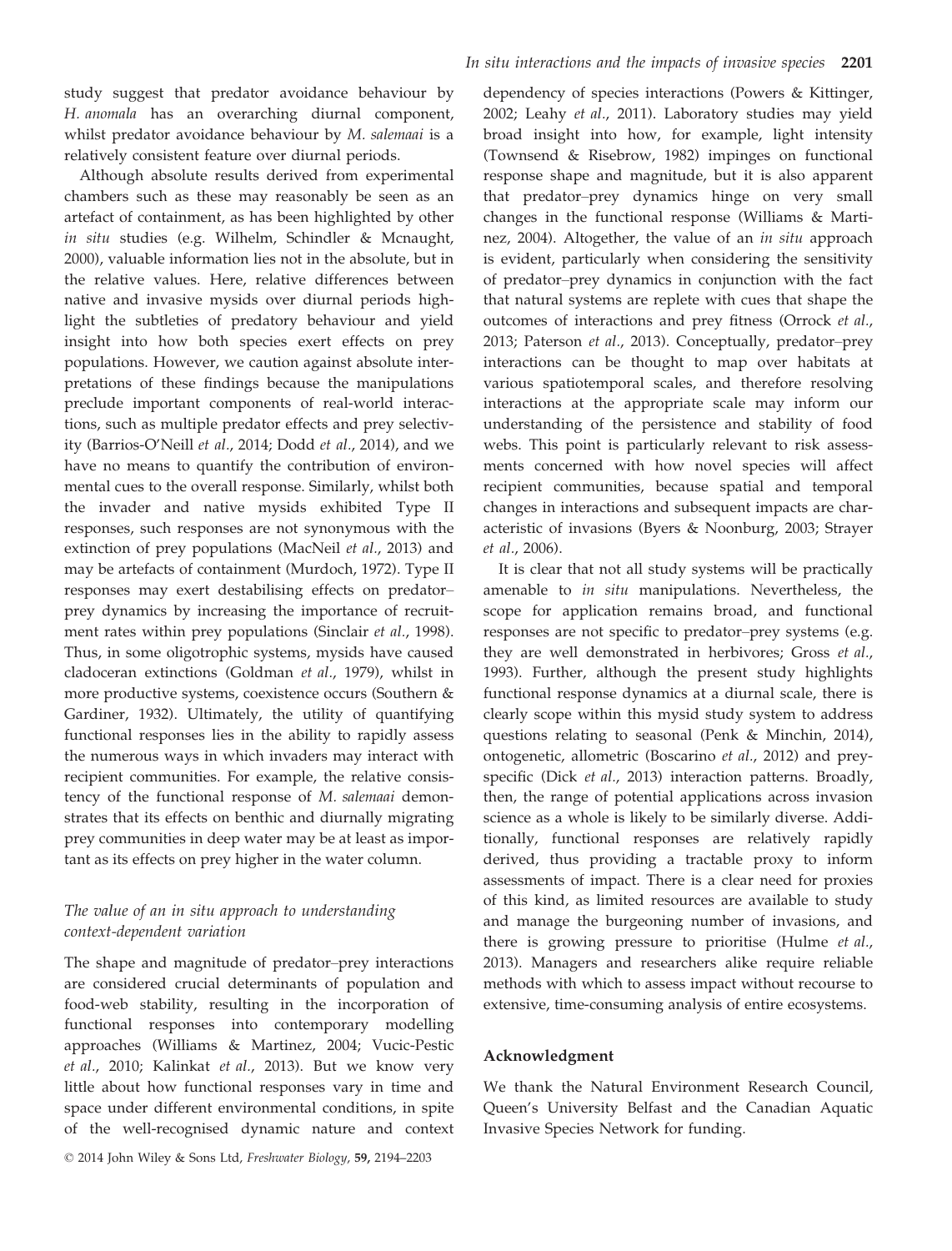## References

- Alexander M.E., Dick J.T.A. & O'Connor N.E. (2013) Traitmediated indirect interactions in a marine intertidal system as quantified by functional responses. Oikos, 122, 1521–1531.
- Aljetlawi A.A., Sparrevik E. & Leonardsson K. (2004) Preypredator size-dependent functional response: derivation and rescaling to the real world. Journal of Animal Ecology, 73, 239–252.
- Angerbjorn A., Tannerfeldt M. & Erlinge S. (1999) Predatorprey relationships: arctic foxes and lemmings. Journal of Animal Ecology, 68, 34–49.
- Barrios-O'Neill D., Dick J.T.A., Emmerson M.C., Ricciardi A., MacIsaac H.J., Alexander M.E. et al. (2014) Fortune favours the bold: a higher predator reduces the impact of a native but not an invasive intermediate predator. The Journal of Animal Ecology, 83, 693–701.
- Bolker B.M. (2010) bbmle: tools for general maximum likelihood estimation. R Package.
- Boscarino B.T., Halpin K.E., Rudstam L.G., Walsh M.G. & Lantry B.F. (2012) Age-specific light preferences and vertical migration patterns of a Great Lakes invasive invertebrate, Hemimysis anomala. Journal of Great Lakes Research, 38, 37–44.
- Byers J.E. & Noonburg E.G. (2003) Scale dependent effects of biotic resistance to biological invasion. Ecology, 84, 1428–1433.
- Dick J.T.A., Alexander M.E., Jeschke J.M., Ricciardi A., MacIsaac H.J., Robinson T.B. et al. (2014) Advancing impact prediction and hypothesis testing in invasion ecology using a comparative functional response approach. Biological Invasions, 16, 735–753.
- Dick J.T.A., Gallagher K., Avlijas S., Clarke H.C., Lewis S.E., Leung S. et al. (2013) Ecological impacts of an invasive predator explained and predicted by comparative functional responses. Biological Invasions, 15, 837–846.
- Dodd J.A., Dick J.T.A., Alexander M.E., MacNeil C., Dunn A.M. & Aldridge D.C. (2014) Predicting the ecological impacts of a new freshwater invader: functional responses and prey selectivity of the "killer shrimp", Dikerogammarus villosus, compared to the native Gammarus pulex. Freshwater Biology, 59, 337–352.
- Gilpin M. (1990) Ecological prediction. Science, 248, 88–89.
- Goldman C.R., Morgan M.D., Threlkeld S.T. & Angeli N. (1979) A population dynamics analysis of the cladoceran disappearance from Lake Tahoe, California-Nevada. Limnology and Oceanography, 24, 289–297.
- Grosholz E.D. & Ruiz G.M. (1996) Predicting the impact of introduced marine species: lessons from the multiple invasions of the European green crab Carcinus maenas. Biological Conservation, 76, 59–66.
- Gross J.E., Shipley L.A., Hobbs N.T., Spalinger D.E., Bruce A. & Wunder B.A. (1993) Functional response of herbivores in food-concentrated patches : tests of a mechanistic model. Ecology, 74, 778–791.
- Hays G.C. (2003) A review of the adaptive significance and ecosystem consequences of zooplankton diel vertical migrations. Hydrobiologia, 503, 163–170.
- Hulme P.E., Pysek P., Jarosık V., Pergl J., Schaffner U. & Vila M. (2013) Bias and error in understanding plant invasion impacts. Trends in Ecology & Evolution, 28, 212–218.
- Juliano S.A. (2001) Nonlinear curve fitting. In: Design and Analysis of Ecological Experiments, 2nd edn (Eds S.M. Scheiner & J. Gurevitch), pp. 178–196. Oxford University Press, Oxford.
- Kalinkat G., Schneider F.D., Digel C., Guill C., Rall B.C. & Brose U. (2013) Body masses, functional responses and predator-prey stability. Ecology Letters, 16, 1126–1134.
- Kestrup A.M., Dick J. & Ricciardi A. (2010) Interactions between invasive and native crustaceans: differential functional responses of intraguild predators towards juvenile hetero-specifics. Biological Invasions, 13, 731–737.
- Ketelaars H.A.M., Lambregts-van de Clundert F.E., Carpentier C.J., Wagenvoort A.J. & Hoogenboezem W. (1999) Ecological effects of the mass occurrence of the Ponto– Caspian invader, Hemimysis anomala G.O Sars, 1907 (Crustacea: Mysidacea), in a freshwater storage reservoir in the Netherlands, with notes on its autecology and new records. Hydrobiologia 394, 233–248.
- Kulhanek S.A., Ricciardi A. & Leung B. (2011) Is invasion history a useful tool for predicting the impacts of the world's worst aquatic invasive species? Ecological Applications, 21, 189–202.
- Leahy S.M., Mccormick M.I., Mitchell M.D. & Ferrari M.C.O. (2011) To fear or to feed: the effects of turbidity on perception of risk by a marine fish. Biology Letters, 7, 811–813.
- MacNeil C., Dick J., Alexander M., Dodd J. & Ricciardi A. (2013) Predators versus alien: differential biotic resistance to an invasive species by two resident predators. NeoBiota, 19, 1–19.
- Melbourne B. A, Cornell H. V, Davies K.F., Dugaw C.J., Elmendorf S., Freestone A.L. et al. (2007) Invasion in a heterogeneous world: resistance, coexistence or hostile takeover? Ecology Letters 10, 77–94.
- Minchin D. & Boelens R. (2010) Hemimysis anomala is established in the Shannon River Basin District in Ireland. Aquatic Invasions, 5, S71–S78.
- Murdoch W.W. (1972) The functional response of predators. Biological Control, 15, 237–240.
- Orrock J.L., Preisser E.L., Grabowski J.H. & Trussell G.C. (2013) The cost of safety: refuges increase the impact of predation risk in aquatic systems. Ecology, 94, 573–579.
- Parker I.M., Simberloff D., Lonsdale W.M., Goodell K., Wonham M., Kareiva P.M. et al. (1999) Impact: toward a framework for understanding the ecological effects of invaders. Biological Invasions, 1, 3–19.
- Paterson R.A., Pritchard D.W., Dick J.T.A., Alexander M.E., Hatcher M.J. & Dunn A.M. (2013) Predator cue studies reveal strong trait-mediated effects in communities despite

<sup>©</sup> 2014 John Wiley & Sons Ltd, Freshwater Biology, 59, 2194–2203